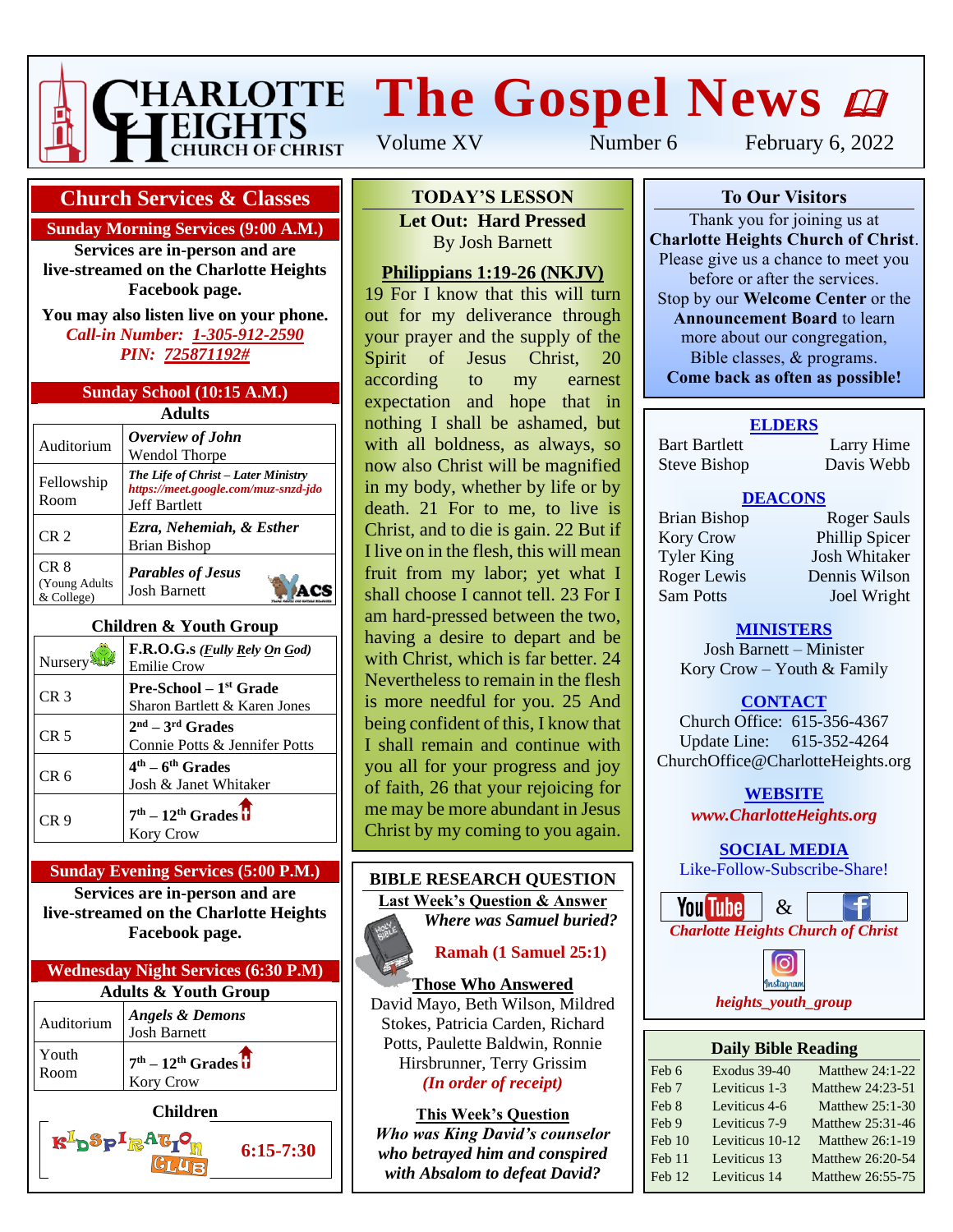# **Until He Comes: LET OUT – "Hard Pressed"**

Are you hard-pressed? Have you been hard-pressed? Did you feel like you were in a jam? You were caught between a rock and a hard place. You were faced with a dilemma. Maybe your "hard-pressed" situation was with health. You had to make a difficult decision for yourself or a family member - a decision with no easy choice. Do I choose option A or option B? Maybe you were hard-pressed with a job. You were faced with a tremendous task that was weighing you down. Do you press on with it or not?

We are all faced with difficult dilemmas in life. I wish I could say that if you live your life a certain way it would exclude all dilemmas. Jesus was "hard-pressed" while in the Garden of Gethsemane. The apostle Paul was "hard-pressed" while in prison. He was transparent with the church by sharing his dilemma. *"For I am hard-pressed between the two, having a desire to depart and be with Christ, which is far better. Nevertheless to remain in the flesh is more needful for you."*



(Philippians 1:23-24)

What do we "let out" from a hard-pressed situation? What can we learn from Paul's dilemma? We need to always be mindful of our conduct in Christ. Whether we are in a dilemma or not, we need to let out conduct worthy of the gospel.

In Him, Josh Barnett

#### **Upcoming Events – At-A-Glance Lads-To-Leaders Class TONIGHT (5:00)**

**Monday Night for the Master February 7 (6:00)** *See Announcement*

**Shower the People February 8 (5:30 – 9:00)**

**Ladies Bible Class February 9 (10:00)**

**Ladies Virtual Book Study February 10 (7:00)**

**Friday Night Singing February 11 (7:00)** Center Chapel Church of Christ 9500 Central Pk, Mt. Juliet, TN *Refreshments Following*

**KIDS – Valentines Party February 13 (11:00 – 1:00)** *See Announcement*

**Brookdale Belle Meade – Service February 13 (3:00)** *See Josh if you would like to help.*

**Sunday Evening Song Service February 20 (5:00)**

> **CARE Team February 27 (6:00)**

**Friends & Family Day March 6** *Details Coming Soon*

# Thank You

Charlotte Heights Church Family, Thank you for your contribution [to Disaster Relief] in [Ruby Nash's] memory. We are grateful for your kindness and friendship to our mother the last few years.

Sincerely,

**Brenda Owen & Johnny Nash**

## Monday Night For The Master February 7 (6:00)

Join us this week for our **Monday Night for the Master** program.



You may work on the stations at the building, or you may pick up your supplies and work on them at home. *Please try to join us.*

# Thank You

Charlotte Heights Church Family, Thank you so much for the food & kind words & fellowship after the passing of Barbara Anne Cagle. Sincerely,

**The Family of Barbara Cagle**

## Lads-To-Leaders Service

**Thanks to the young men who lead our services last Sunday night. Everyone did a great job!**

We appreciate all of the young men and young women who are participating in the Lads-To-Leaders program.

You can learn more about the Lads-To-Leaders program at *[www.lads2leaders.com](http://www.lads2leaders.com/)*

## Mission Work – Breanna Bishop

You may still contribute to **Breanna Bishop's** mission trip to Tirana, Albania this summer.



**Please use the envelopes on the table in the hallway**. **Make checks payable to** *Global Outreach***.**

You may return the donations in the contribution trays or to the church office.

# 2022 Monthly Service Opportunities

We still need several volunteers for our **2022 Monthly Service Opportunities**.

*You can sign up for these Tasks on the Bulletin Board.*

**We also need Van Drivers for Sunday Evenings. If you are interested, see Joel Wright or the church office.**

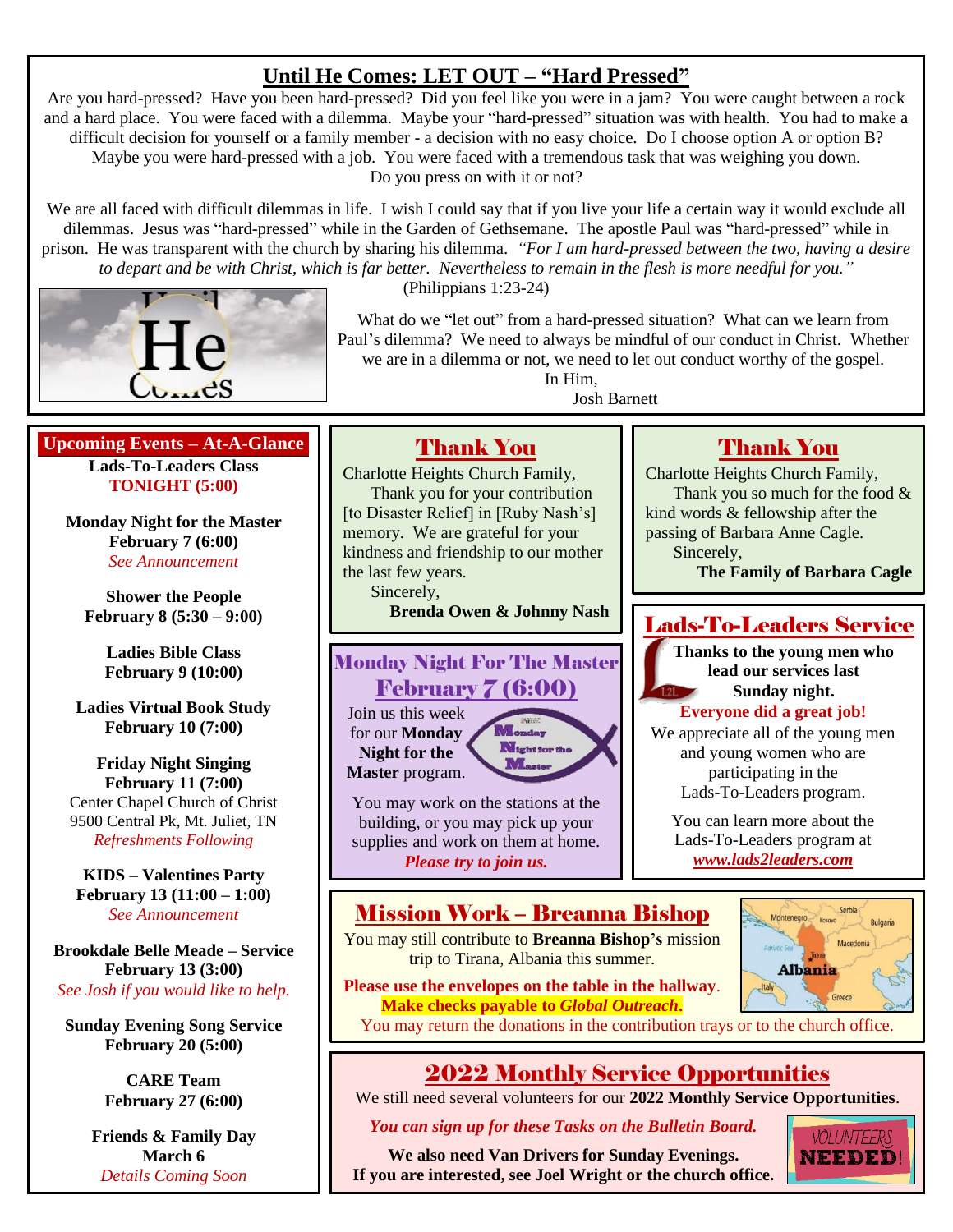

Harding University *[harding.edu/events/bloom](http://www.harding.edu/events/bloom)* **February 18-19, 2022**

East Hill Church of Christ 509 East Madison St., Pulaski, TN **February 26, 2022**

Graymere Church of Christ (Columbia) *[graymere.com/preachingworkshop](http://www.graymere.com/preachingworkshop)* **February 28, 2022**